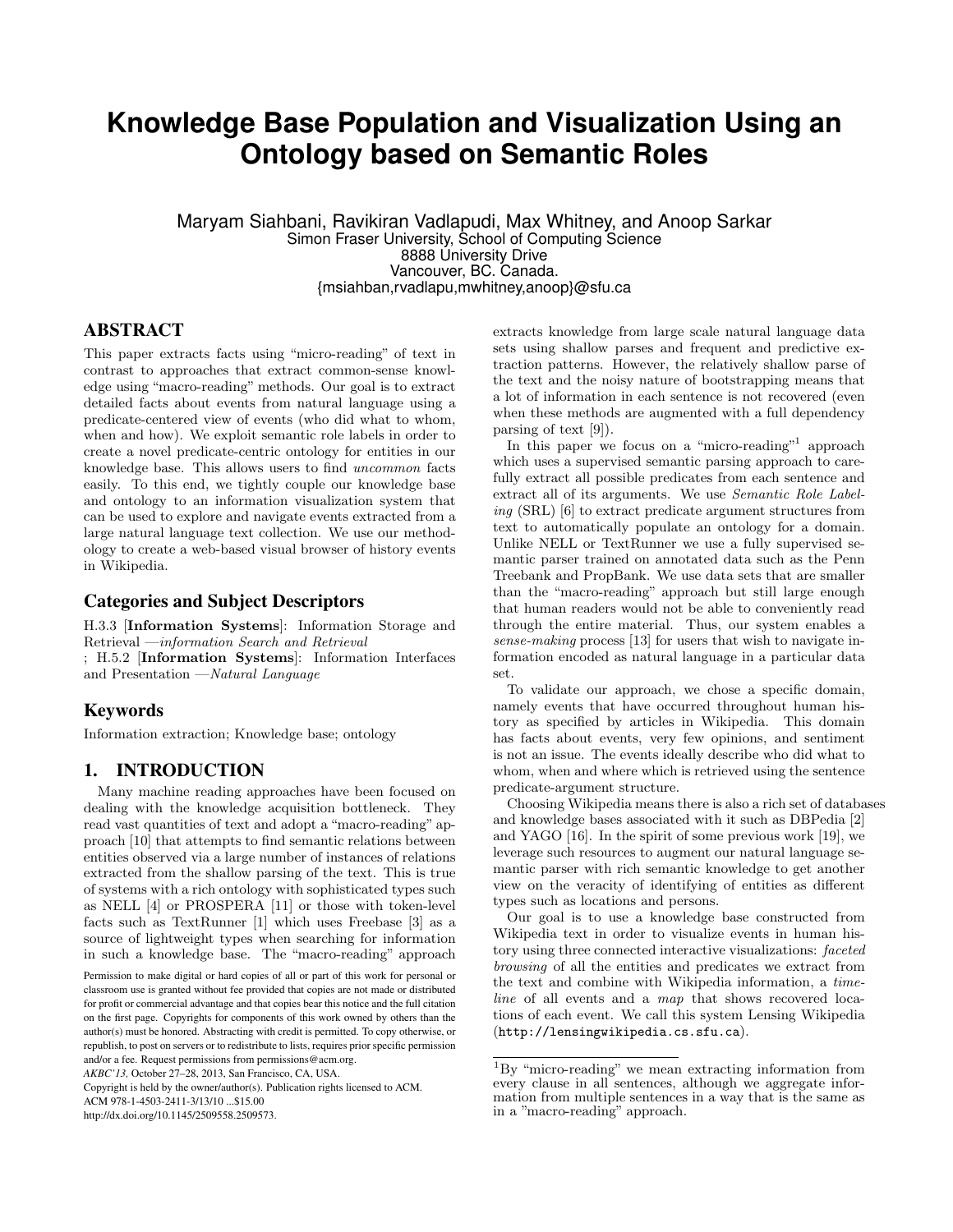## 2. DATA PROCESSING

We used web pages from Wikipedia summarizing about 3500 years of human history. English Wikipedia contains about 2600 URLs (from 1500 BCE to 2013 CE) which are natural language summaries of important events in each year or decade in human history. We crawled all these Wikipedia URLs and obtained about 41,000 events, with each event described by one to several sentences. It provides 83,000 predicate argument structures discovered through semantic role labeling.

The information extraction process is broken down into different steps of data extraction and alignment: using SRL approach to generate a predicate argument structure for each sentence (section 2.1), identifying entities using Name Entity Recognition (NER) and Wikipedia link structures (section 2.2) and then extracting temporal and spatial information for each event (section 2.3).

#### 2.1 Semantic Roles and Predicate-centered Ontology

To extract predicate-argument structures, we use an SRL approach based on large-scale statistical machine learning [6, 8] based on a semantic role data set annotated by linguistic experts called the Proposition Bank corpus (PropBank) [12]. The following is an example of a PropBank style SRL annotation of a sentence.

Input: In the opener, Sony Corp. would agree to buy Columbia Pictures Entertainment Inc. in a transaction valued at close to \$ 5 billion.

Semantic role labeling's output:

A0 (Buyer): Sony Corp.

Pred V (Buy): buy

A1 (Thing Bought): Columbia Pictures Entertainment Inc.

The SRL tool provides the predicate argument structure for sentences in the text such as The House of York defeats the House of Lancaster where defeat is the predicate with arguments The House of York (arg0) and the House of Lancaster (arg1). In our system, the semantic role labels  $(\textit{arg0}$  and  $\textit{arg1})$  are converted into human readable types (arg0:'entity victorious' and arg1:'entity defeated') using the information contained in the frames files in PropBank. Doing this automatically involves learning a mapping between abstract semantic role labels and verbose descriptions. This task is harder than it seems, because the verbose label depends on the sense of the verb. For instance, 'get' might have 'receiver' as verbose label for 'arg0', but it might also have 'instigator' for another sense of the verb (get across). We have worked on many different models to solve this task achieving an accuracy of 92%.

We noticed that these verbose labels provide a lightweight ontology or useful types that help search for specific events in the knowledge base we extract. For instance, we could search for all entities that match the "buyer" or "entity defeated" types. In particular, these predicate-centric types are much more useful than the types from Freebase [3] which need further disambiguation to be applied correctly to the entities and events we have in our knowledge base, especially when users browse events using all the Freebase types.

To automatically label entities with types, we create the training data as follows: Each predicate token in the Prop-Bank is assigned a sense identifier that allows us to match the argument of that predicate to a detailed natural language description about that argument stored in the frames directory of PropBank for the predicate in question. The training data has 90,819 predicate instances and our dev (Sec. 24) and test (Sec. 23) sets have 3252 and 5273 instances respectively. Using this data, we undertake the task of Verbose Label Prediction, which (as far as we know) has not been a direct subject of a detailed experimental study before (although some SRL systems [14] pick a default verbose label in their web-based SRL tool). Some have also done verb-sense disambiguation on SRL output [20] which has some similarity to verbose labeling but is not identical to it.

We compare against the following heuristic baseline methods:

Baseline-1: For an argument, say Arg0, assign the most frequent verbose label across the whole PropBank where frequency is defined as the number of occurrences in the Prop-Bank as a whole. This baseline exploits the fact that verbose labels can remain same even if predicate sense varies.

Baseline-2: For an argument, say Arg0, assign the most frequent verbose label among all the verbose labels for that argument in the list of predicate frames. This baseline pays attention to the predicate when choosing the verbose label. Baseline-3: Assign the first sense '01' for each predicate and return the verbose label for that argument in this frame. This technique is currently used in the UIUC SRL tool. Baseline-4: A predicate frame in the PropBank is a list of arguments for a predicate. We take the list of arguments from the SRL output for each predicate and find the longest match for this list with the frame for each sense of this predicate. For each argument of the predicate in the SRL output, we return the verbose label found in this particular frame. We break ties by picking the predicate sense that has a lower integer identifier.

One way of solving the verbose label prediction problem is by reducing it to predicate sense prediction. The predicate sense prediction task maps to a multi-class classification task where given a set of senses for a predicate we pick one right sense which mainly depends on its context. The context information to predict a predicate sense can use features over the parse tree. We also use predicate level features like lemma, root form, voice and number of Senses and some contextual features like POS tags, chunk tags in a defined window.

In addition to lexical and contextual features, we extend an approach of transforming a sentence centered at a predicate to canonical form using hand-crafted transformation rules defined in [18] to predict its sense. A canonical form is a representation of a verb and its arguments that is abstracted away from the syntax of the input sentence. For example, "A car hit Bob" and "Bob was hit by a car" have the same canonical form, Verb  $=$  "hit", Deep Subject  $=$  "a  $car$ ", Deep Object = "Bob". The rule transformation capture the structural information, such as position of arguments in the tree, presence/absence of arguments which are useful for predicting the sense. See [17] for more details about features.

A canonical form transformation rule consists of two parts: a tree pattern and a series of transformation operations. It takes a parse tree as input, and outputs a new transformed parse tree. The tree pattern determines whether the rule can be applied to a particular parse and also identifies what part of the parse should be transformed. The transformation operations actually modify the parse. Each operation specifies a simple modification of the parse tree. The algo-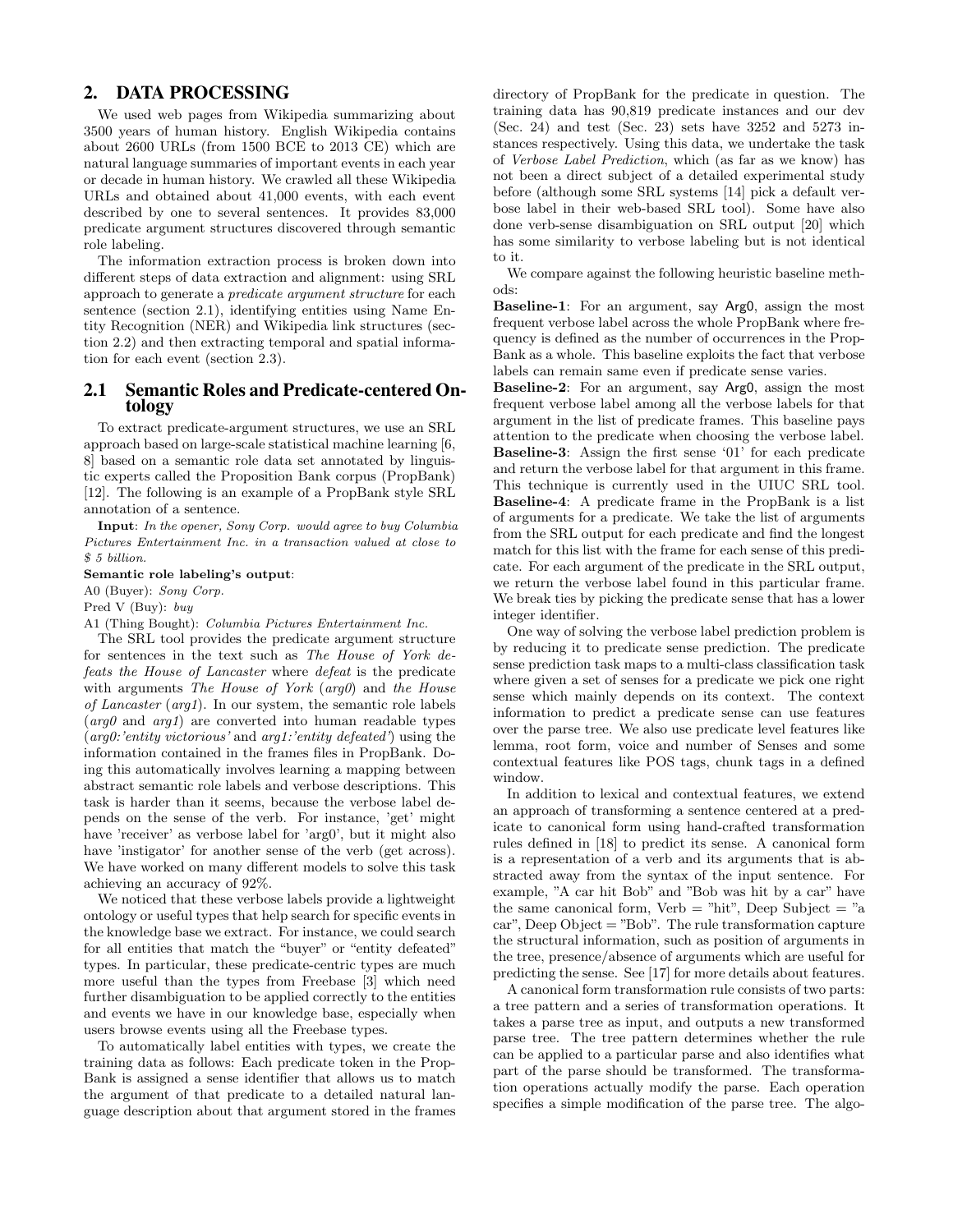rithm for canonical form generation of a syntactic parse tree P is as follows: let S be a set of trees initialized to P, R be the set of rules. One iteration of the algorithm consists of applying every possible matching rule  $r \in R$  to every tree in S, and adding all resulting trees back to S. Rule matching is done top-down; find node that matches the constraints on the root of the tree pattern, then match the children of the root and then their children, etc. The rule set is carefully designed such that no new trees are added with repeated iterations. This simplification is done irrespective of verb hence this process needs to be done only once per sentence. Naive implementation of this algorithm would result in an exponential number of transformed parses and each such transformation iteration would require copying the whole parse. To alleviate these issues, we make use of an AND-OR tree for storing all transformed trees (S) as defined in [18].

We evaluate performance of our approaches at two levels, predicate sense prediction and verbose label prediction. Evaluation measure for predicate sense prediction task is simply the total number of times a correct sense is predicted by total number of predicates and for verbose label prediction, how often does an identified argument gets a correct verbose label. This type of evaluation is chosen to evaluate the performance of verbose label prediction irrespective of the SRL tool performance. Table. 1 summarizes the performance of our approaches. The model which uses canonical form transformation rules (Transform) as an additional feature performed marginally better than the standard features (Standard) and both significantly outperform the heuristic baselines.

| Approach                                       | Section-24 | Section-23 |  |  |
|------------------------------------------------|------------|------------|--|--|
| <b>Predicate Sense Prediction</b>              |            |            |  |  |
| UIUC Baseline                                  | 82.8       | 82.3       |  |  |
| Standard                                       | 90.3       | 90.1       |  |  |
| Transform                                      | 90.5       | 90.3       |  |  |
| Verbose Label Prediction on UIUC System Output |            |            |  |  |
| Baseline-1                                     | 11.7       | 11.9       |  |  |
| Baseline-2                                     | 60.9       | 57.8       |  |  |
| UIUC Baseline-3                                | 91.46      | 90.51      |  |  |
| Baseline-4                                     | 93.4       | 92.6       |  |  |
| Standard                                       | 94.7       | 93.9       |  |  |
| Transform                                      | 94.85      | 94         |  |  |

Table 1: Predicate Sense Prediction using PST on Sec. 23 & Sec. 24 of PropBank

| predicate | Freq | Arg0              | Arg1            |
|-----------|------|-------------------|-----------------|
| kill      | 2100 | killer            | corpse          |
| found     | 1801 | agent             | thing set       |
| defeat    | 1637 | entity victorious | entity defeated |
| succeed   | 1350 | entity succeeding | task            |
| lead      | 1032 | leader            | thing led       |

Table 2: Most frequent predicates in human history WikiPedia articles.

Each sentence might have multiple predicates, each with multiple arguments. We use only the first two arguments  $(\textit{arg0} \text{ and } \textit{arg1})$  for each predicate. Table 2 shows the 5 most frequent predicates. Arg0 and arg1 illustrate abstract ontological types assigned to entities which are entirely based on the verbose labels assigned to semantic roles. Our ontology is not (yet) hierarchical. It is comparable to the lightweight ontology from Freebase used by Reverb [1] in their web interface.

| $"arg0"$ :     | "Emperor Le Thanh Tong", |
|----------------|--------------------------|
| $"arg1"$ :     | "the Champa Capital",    |
| "event":       | "capture".               |
| "latitude":    | 21.03.                   |
| "longitude":   | 105.85,                  |
| "country":     | "Vietnam",               |
| $"roleArg0"$ : | "getter".                |
| "roleArg1":    | "thing gotten".          |
| "year"         | 1471.                    |
| "person":      | "Le Thanh Tong"          |
|                |                          |





Figure 2: Lensing Wikipedia: (a) Faceted browsing view. (b) Map view (flat).

## 2.2 Entity Extraction

The knowledge acquisition consists in name entity extraction from text data. We have done this in two ways: using Wikipedia hyperlinks and name entity recognition (NER). LensingWikipedia focuses on Person and Location as entity types. We used Stanford NER [5] to detect candidate entities along with their types. Each candidate entity is verified by mapping to an article in Wikipedia.

In addition to entities recognized by NER we take the advantage of hyperlinks embedded in the event's texts. Wikipedia is a wide coverage resource of notable entities. Each article is uniquely identified by the most notable name of the subject described in that article<sup>2</sup>. Entities with existing article page are supposed to be linked whenever they are mentioned in Wikipedia articles (at least the first mention of the related entity in each article). It provides a rich resource to extract related entities without disambiguation.

Using NER and Wikipedia hyperlinks, we come up with a set of candidate entities associated with their Wikipedia articles but still need to be identified as correct entity type (person, geographic location or NIL). Each Wikipedia article is referenced under some categories, often fine-grained and specific. Wikipedia categories are organized as a hierarchical ontology but they are not anchored in general conceptual classes like entity types (e.g. person). Some heuristics based on categories and infoboxes are used to ver-

<sup>2</sup>For ambiguous names, additional information placed in parentheses, e.g. Michael Jordan, Michael Jordan (footballer).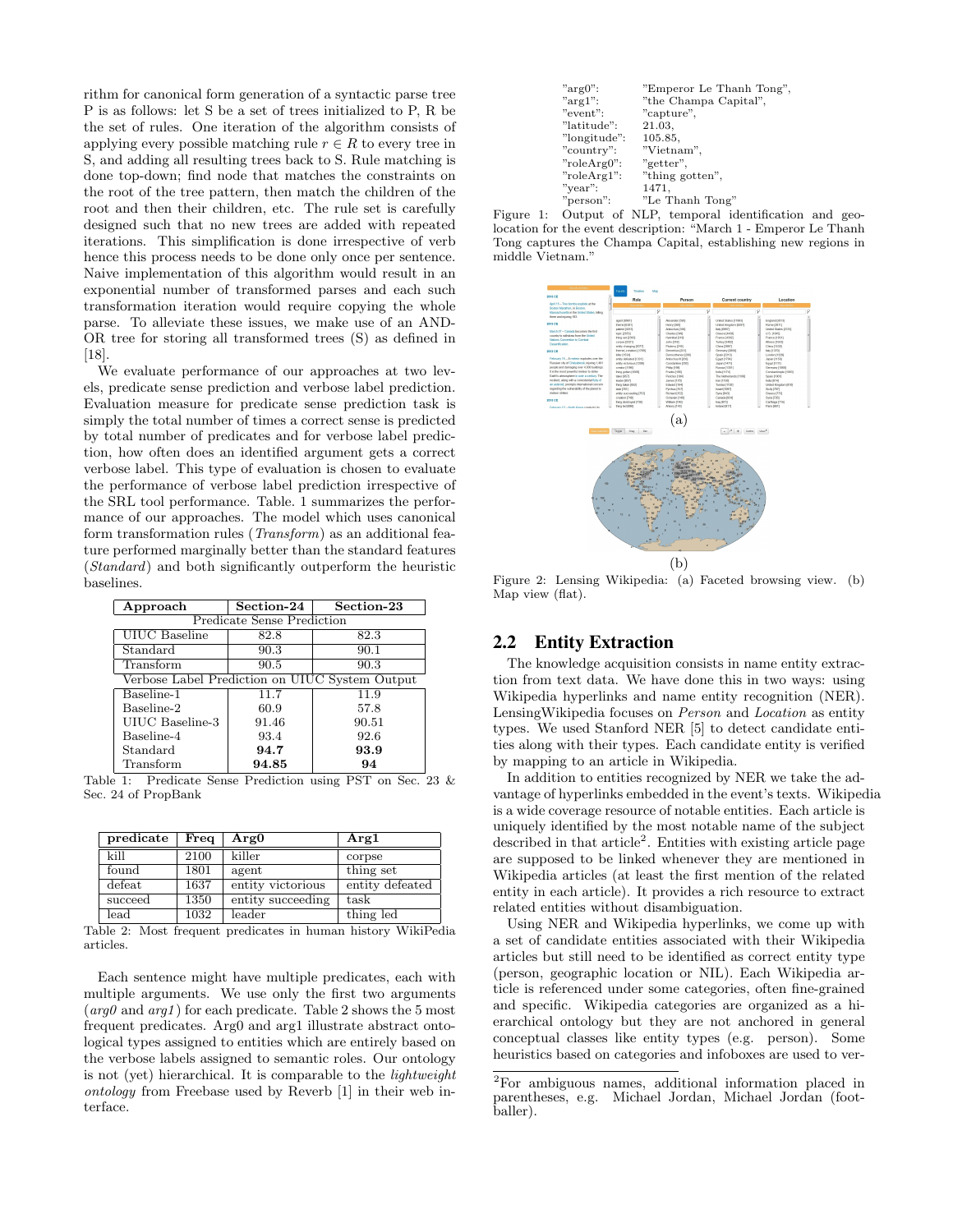

Figure 3: (a): Applying spatial constraint by selecting clusters in the map view. (b) Global timeline and local selection of time interval. (c) constraints on time, place and role

ify and map articles to entity types (e.g. categories like  $Category: y\_births$  where  $y$  is a year, are manually associated with entity type *person*). This approach resulted in  $\approx 12K$ persons and  $\approx 12K$  locations.

## 2.3 Temporal and Geographical Identification

From the semantic parse and the URLs we extract information such as the date when the event occurred. For event geo-location, we used the Wikipedia articles associated with each location entities extracted in previous step to obtain the latitude and longitude information. Having geo-location information, we are able to extract the current country(ies) where events happened by reverse geocoding. We used Google geocoding API [7] for reverse geocoding. An example of the final representation is in Fig. 1. Each event could contribute several such entries in our transformed data-set.

#### 3. VISUALIZATION

To show the effectiveness of this ontology to represent the underlying data, we created an interactive visualization interface using obtained ontology called "Lensing Wikipedia". We leverage three connected visualizations components: geographical view (map), a temporal view (timeline) and a faceted view using extracted entities and their roles in the history events.

Geo-location data allowed situating events on an interactive map (Fig. 2(a)). Map has different views: flat, globe and butterfly. Clusters indicate number of events in a region depicted by size. User can easily move in the map, zoom in and select one or more clusters in the region of interest (Fig. 3(a)). Selecting clusters would load only region specific events.

The temporal identification of each event allowed us to use an interactive timeline. It shows global timeline and local selection of time interval simultaneously shown in Fig. 3(b)

Faceted view/browsing is a technique for accessing information organized according to a faceted classification system, allowing users to explore a collection of information by applying multiple filters. It has been applied for closed domain with structured data like Nobel prize winners, and recipes [15]. To our knowledge, this is the first time faceted browsing has been implemented for an open domain dataset like history articles. We employ named entities and their roles (identified using predicate-argument structures) as facets which defines a unique classification of event descriptions. Entities (person, location, contemporary country of events) and theirs roles are used as facets. (Fig. 2(b)). Choices in

each facet, list, are added as a constraint which can be added or removed in any order.

The three views: map, timeline and facets are all interlinked. Facets interact with the map and timeline by showing data specific to a selected region and selected time range (Fig. 3(e)). Each element in these facets is a constraint and when clicked a constraint is added and all the events satisfying this constraint are displayed chronologically. In Fig. 3(e), the original event descriptions from Wikipedia are shown in the left-side bar.

The faceted interface simultaneously shows where to go next and how to return to previous states and also provides free text search within the category structure at the same time. It provides an organizing context for results and for subsequent queries which is important for exploration and discovery.

## 4. OBSERVATION AND CONCLUSION

Some advantages of LensingWikipedia are: a) Focusing on a location with single click reveals a summary of its history from Wikipedia. b) It is potentially useful for Wikipedia editors to monitor Wikipedia coverage and add missing important events. c) Easy exploration of events, e.g., to find out more about a specific country, would require selecting the country in map or facets ("location" or "current country"); and then by selecting different roles like "attacker", "entity victorious" we can reach a few specific information about the country of interest. Furthermore the map view reveals all countries engaged in 'wars' at a certain time. Additional information about the distribution of such events across time is provided by the timeline indicating active and passive time frames. d) To list out all 'invaders' of a specific location requires just two clicks, selecting a location and the 'invader' role on faceted view. We observed that our browser for Wikipedia provided valuable insights which could be easily obtained with a few clicks.

Although, we applied our methodology on human history articles from Wikipedia, it is fairly general to apply on other domains. We believe that using semantic roles to search for nuggets of hard-to-find information is better suited for specific domains, rather than open-domain IE.

## 5. ACKNOWLEDGMENTS

This work was partially funded through a Collaborative Research and Development (CRD) grant from NSERC, Canada based on a generous contribution from The Boeing Company and AeroInfo Systems.